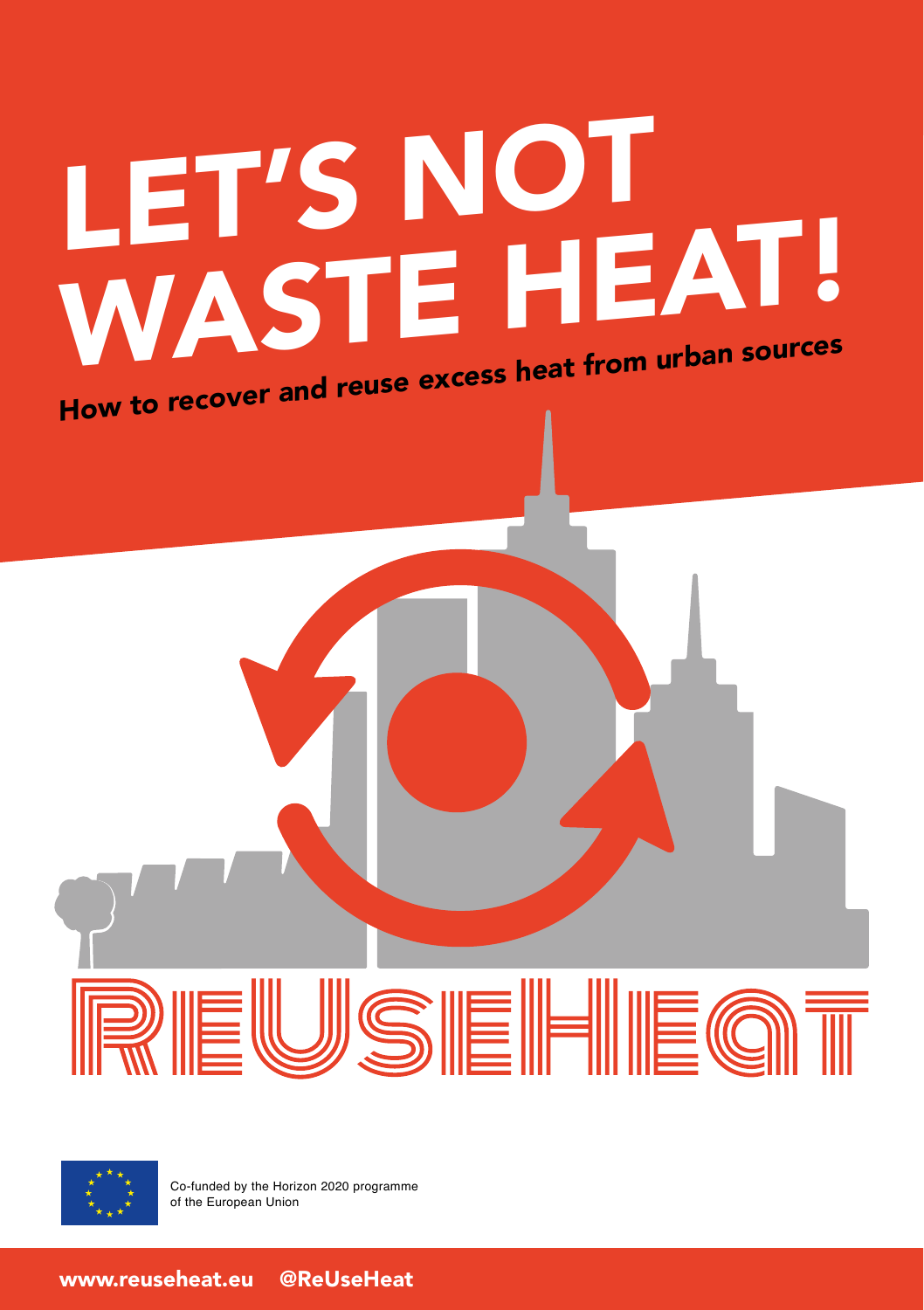# WE WOULD NOT THROW FOOD AWAY, SO WHY WOULD WE WASTE FREELY AVAILABLE HEAT?

There is clearly a lot to be done at European level and beyond on implementing this quite simple philosophy instead of massively importing fossil fuels.

The heat being wasted across Europe could cover 100% of our buildings' needs. District heating and cooling networks can utilise excess heat available from various sources (e.g. thermal power generation, waste-to-energy, industrial waste heat), as well as excess heat from urban facilities. However, only few small-scale examples of urban waste heat recovery are present across the EU.

The objective of ReUseHeat is to demonstrate first of their kind advanced, modular and replicable systems enabling the recovery and reuse of excess heat available at the urban level.

ReUseHeat chose to focus on four largescale demonstrators, showing the technical feasibility and economic viability of excess heat recovery and reuse from **data** centres, sewage collectors, cooling system of a **hospital** and **underground** station.

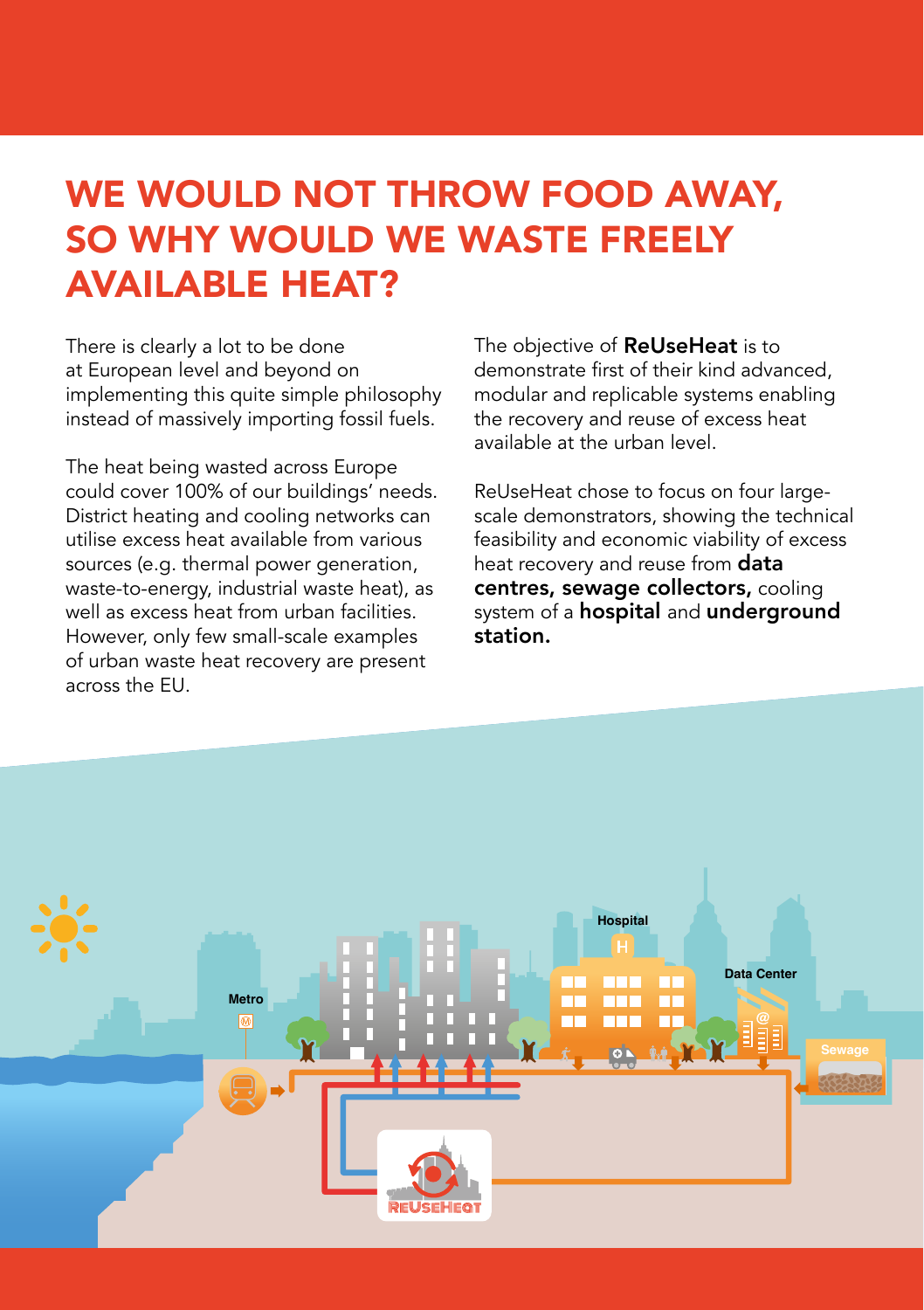# FACTS & FIGURES

#### Data centres

The total energy consumption of data centres in Europe was 56 TWh/y in 2007 and is expected to increase up to 104 TWh/y in 2020.

A midsize data centre with 1 MW IT load releases 3,700 MWh thermal energy per year into the atmosphere.

The potential waste heat that could be recovered from data centres in the future amounts to 48 TWh/year.

#### Waste water management

More than 84% of EU population is connected to a sewage network. 5% of total heat demand could be covered with waste heat recovered from sewage systems in urban areas with more than 10,000 inhabitants.

The potential waste heat that could be recovered from sewage systems across the EU is about 150 TWh/year.

#### Tertiary buildings: hospitals

There are over 7,000 hospitals in Europe. Considering a conservative potential waste heat recovery of 450 MWh/year, around **3.3 TWh/year** of waste heat could be captured from the cooling systems of hospitals in urban areas.

This potential can be tripled up to **10 TWh/vear** if we take into account other tertiary buildings such as supermarkets, food logistics centres, slaughterhouses.

#### Underground transport

The EU has 50 medium- and large-sized cities with metro systems, with a total length of  $2,800$  km and transporting 31 million passengers/day. Waste heat could potentially be recovered from 2,800 stations across Europe, with an average heat recovery of 0.3-0.5 MW per underground station. A total of 6.7-11.2 TWh/year of waste heat can be recovered at EU level from underground stations.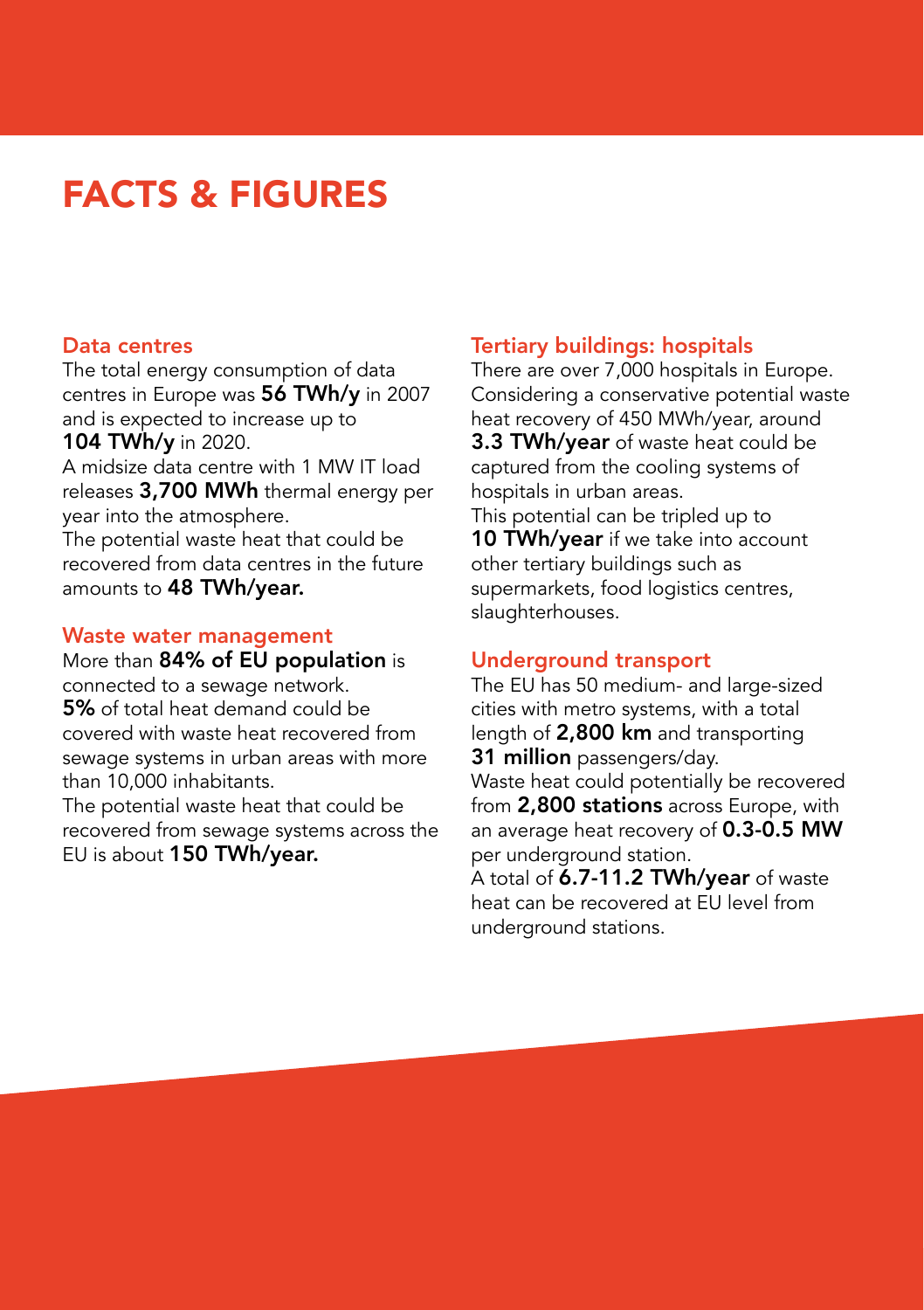## DEMO SITE – DATA CENTRE



The district heating network in Brunswick will be expanded to a residential area with approx. 400 housing units, which is currently under development. Just next to this residential area, a data centre is currently built. A data centre has an extensive cooling demand, which in return produces excess heat.

The newly built energy efficient housing area will enable the deployment of a low temperature 4th generation district heating network. The peak heat demand and the base load will be fully covered by the waste heat potential of the data centre. A connection to the existing high temperature district heating network will also be provided, enabling flexibility in the system and demand peak shaving.

Find more information on the technology in Brunswick demo site and heat recovery from data centres on the ReUseHeat website: www.reuseheat.eu.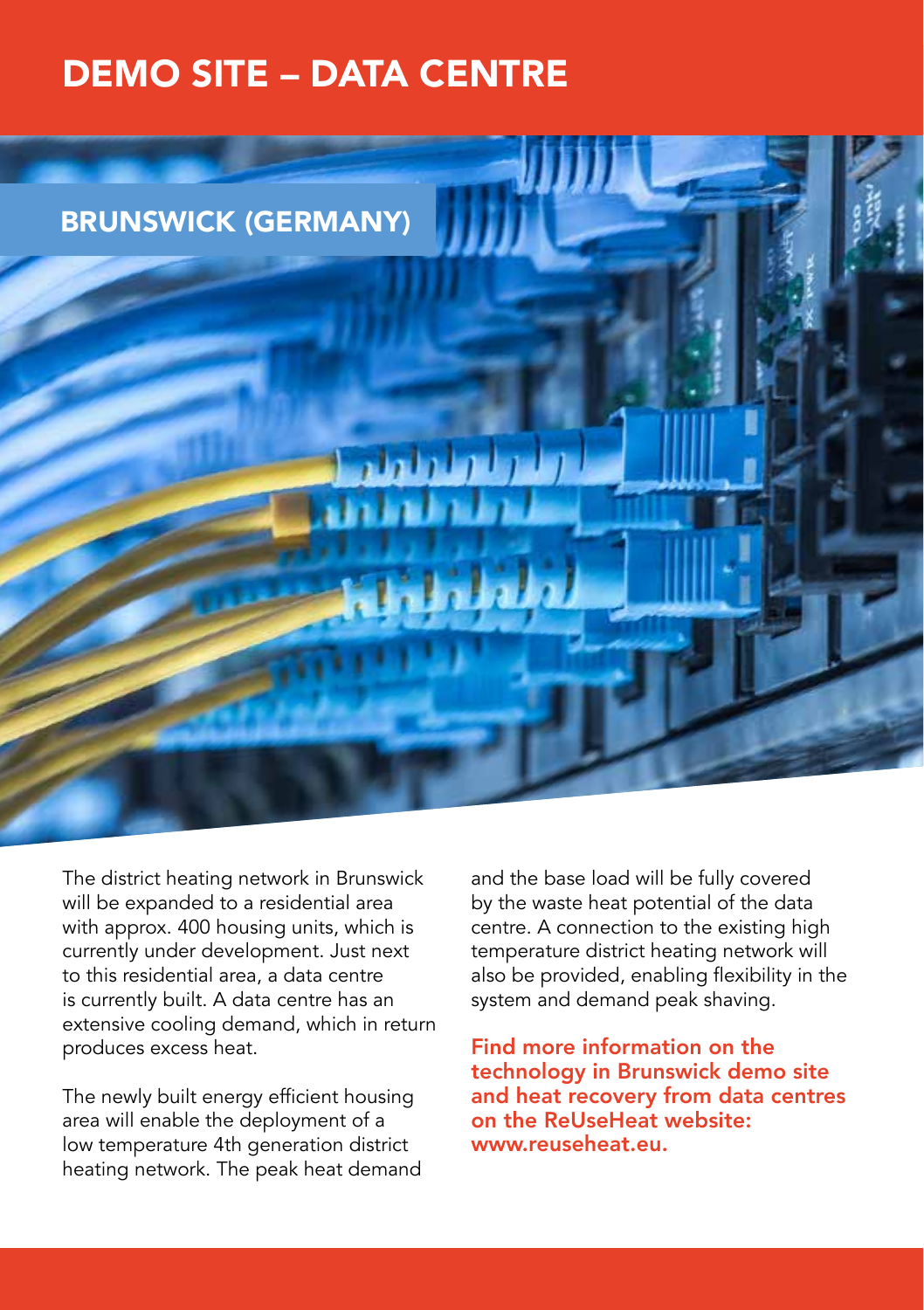## NICE (FRANCE)

Metropolis Nice Côte d'Azur has decided to become a front-runner in sustainability by developing the project "Nice Grand Arenas". ReUseHeat will showcase its innovative waste heat recovery process to serve a neighbourhood through a low temperature (15-25°C) district heating network with waste heat coming from the sewage system.

In order to promote this solution, a Cockpit planner will be set up. This dashboard will gather all real time monitoring data at district level to map all power flux (from heat source to end-users) and CO2 emissions. This will enable inhabitants to be informed in real-time about the energy

source they are using.

The control system will be able to provide the following key information:

- Energy balance of the district showing the share of renewable energy
- Source of energy used as a function of time and optimal configuration
- Societal benefits arising from energy solidarity between users

If successful, each waste heat based heating system could be equipped in the future with such a dashboard.



More information is available on the ReUseHeat website: www.reuseheat.eu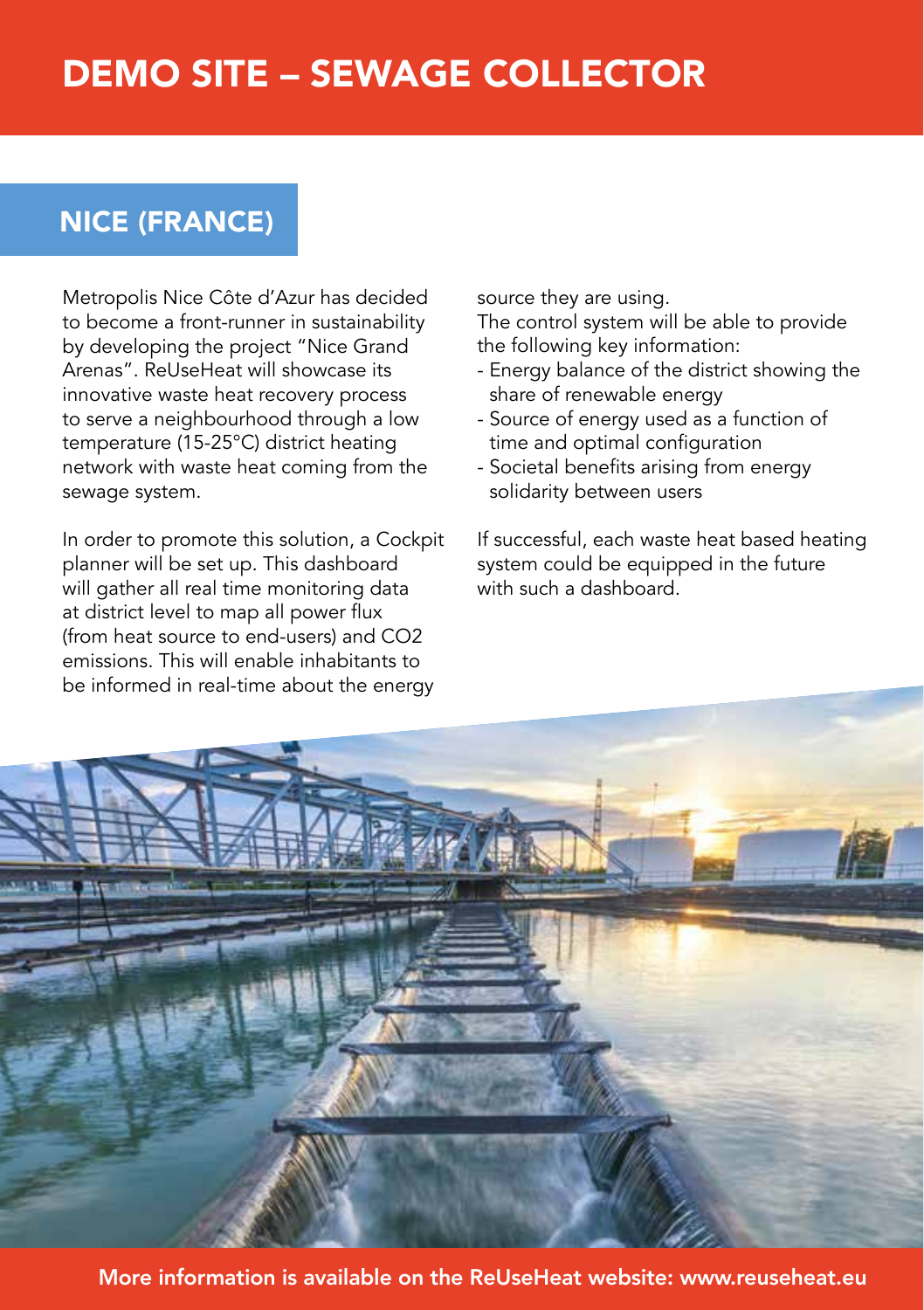## DEMO SITE – HOSPITAL



The Madrid demonstrator is a hospital building. It was chosen because it is a very common urban tertiary building with local district heating and cooling infrastructure and has a great replication potential. Southern European hospitals have high cooling needs during the whole year and, in addition, these kinds of buildings have in general a high thermal energy demand.

The Hospital Universitario La Paz is connected to a local district heating network, supplying buildings with heating and cooling. The demonstrator will recover low temperature heat from the cooling circuit of the water-water electric chillers. The booster heat pump will capture the heat from the outlet water and upgrade it in order to supply it to the district heating system.

Find more information on the new advanced control system of this demo site and heat recovery from tertiary buildings on the ReUseHeat website: www.reuseheat.eu.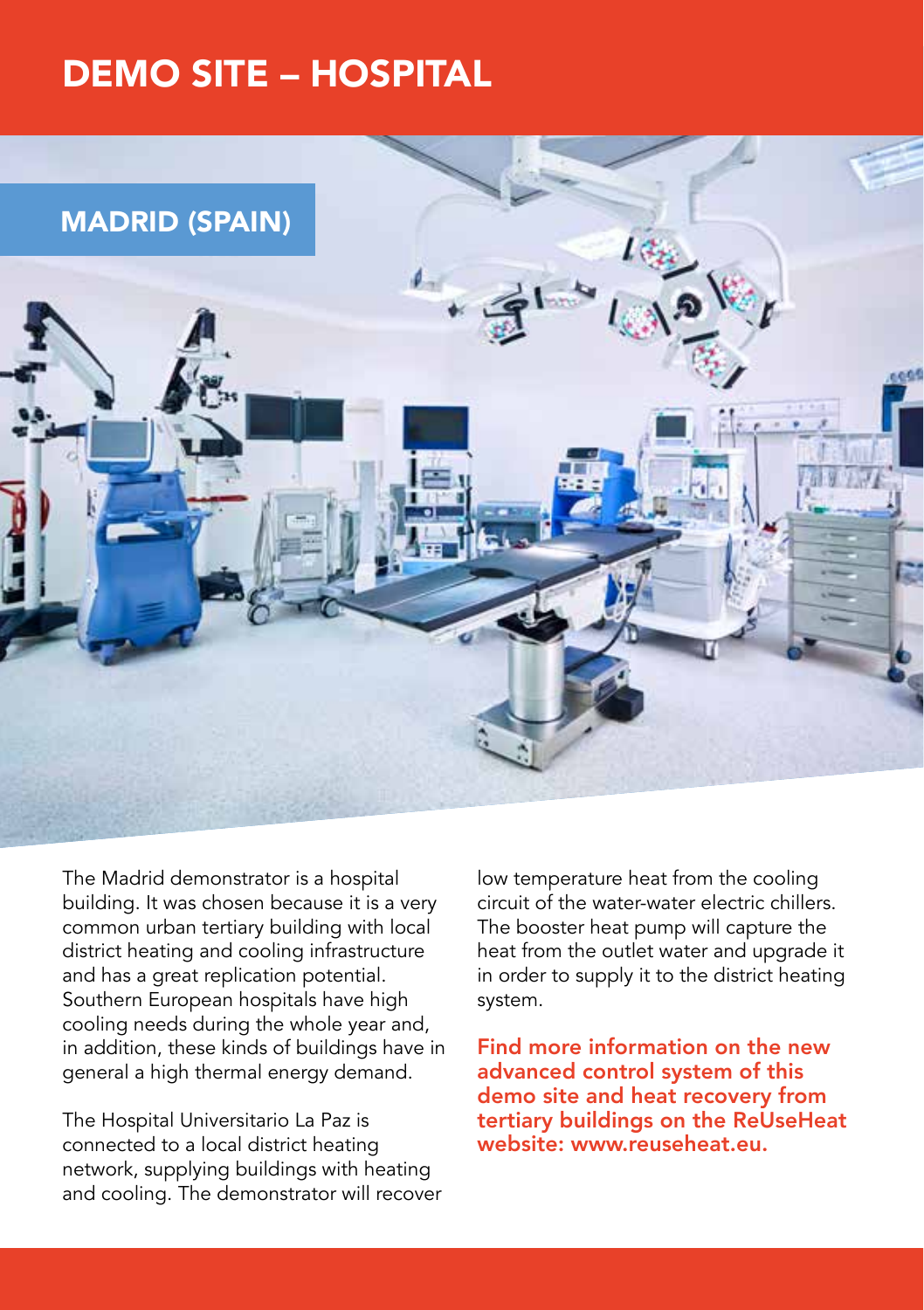#### BUCHAREST (ROMANIA)

In order to ensure thermal comfort for passengers and working staff, waste heat is a concern in underground transport systems. The Bucharest metro operator aims to develop an innovative heating network that can recover the waste heat from the ventilation system of the metro network. The heat will either be used in the Bucharest district heating network or a separate heat supply network. Both the underground platform area and the area around the station will be used for the waste heat recovery.

The waste heat source is the underground ventilation shaft in a station with an air temperature of 15-27°C. Heat pumps will capture this excess heat and then upgrade it to the level needed for district heating (75-90°C). The heat can then be fed directly into the district heating network.



More information is available on the ReUseHeat website: www.reuseheat.eu